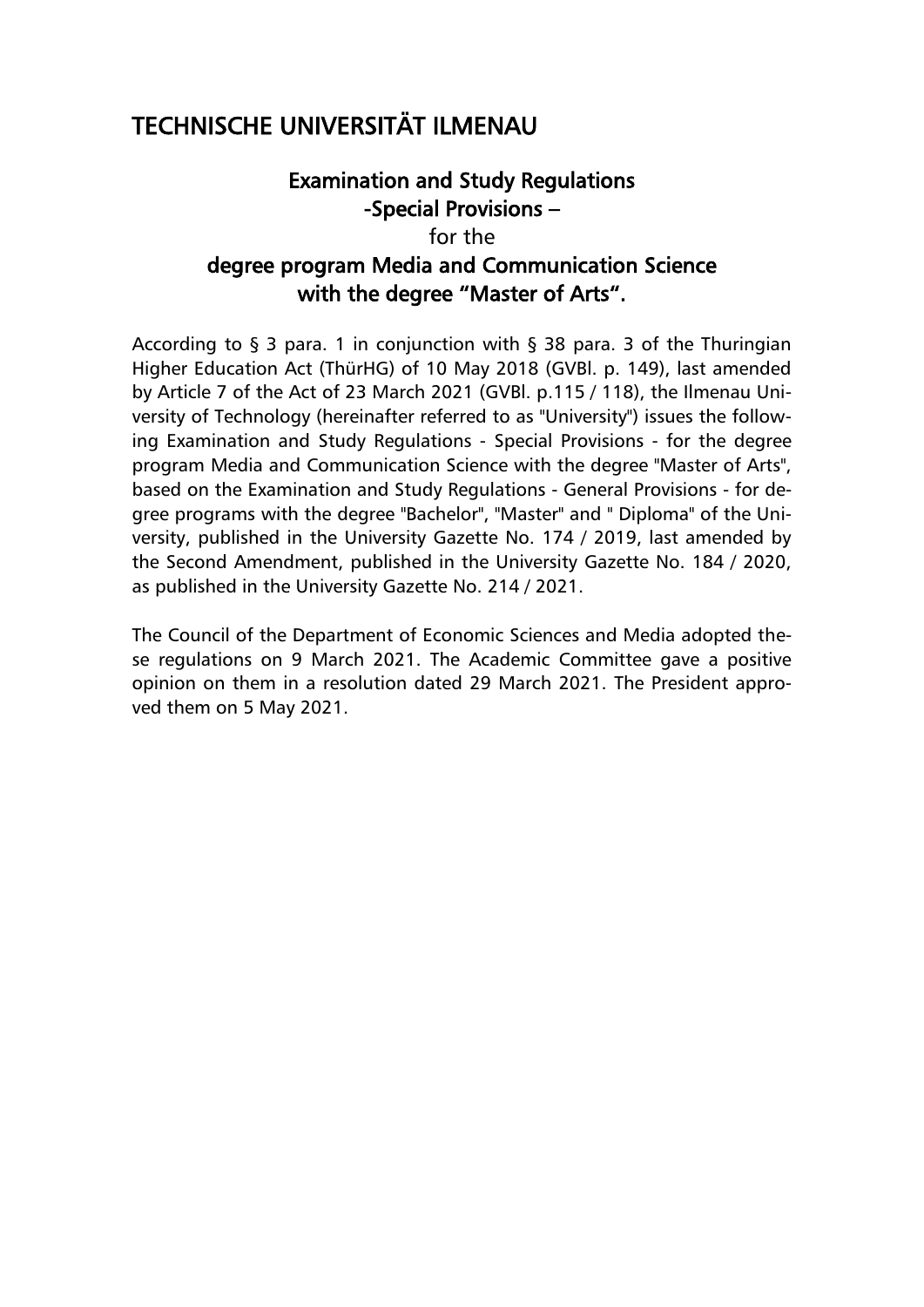# Inhalt

| А.<br>$\S$ 1 | <b>General regulations</b><br>Scope of application                     | 3<br>3           |
|--------------|------------------------------------------------------------------------|------------------|
| В.           | Studies and degree program                                             | 3                |
| $§$ 2        | Academic degree                                                        | 3                |
| C.           | Studies and degree program                                             | 3                |
| $§$ 3        | Academic degree                                                        | 3                |
| $§$ 4        | Study requirements and prior knowledge                                 | $\overline{4}$   |
| § 5          | Objectives of studies, occupational field, profile type                | 4                |
| §6           | Standard length of study                                               | $\overline{4}$   |
| § 7          | Content, structure, and scope of the degree program, curriculum        | $\overline{4}$   |
| § 8          | Admission to modules                                                   | 5                |
| $\S 9$       | Student advisory service                                               | 5                |
| § 10         | Language of instruction and examination                                | 5                |
| D.           | <b>Examinations</b>                                                    | 6                |
| $§$ 11       | Admission to examinations                                              | 6                |
| § 12         | Type, form, and duration of examinations                               | 6                |
| $§$ 13       | Second resit of examinations                                           | 6                |
| $§$ 14       | Grade improvement and free attempt                                     | 6                |
| $§$ 15       | Master's thesis                                                        | $\boldsymbol{6}$ |
| § 16         | Determining the overall grade                                          | 8                |
| Ε.           | <b>Final regulations</b>                                               | 8                |
| § 16         | Validity and termination of validity                                   | 8                |
|              | <b>Annex Special admission requirements</b>                            | 10               |
|              | <b>Annex Curriculum</b>                                                | 12               |
|              | Annex Profile description of the Master's degree program               | 13               |
|              | Annex Competence goals and regulatory area: elective course catalogues | 19               |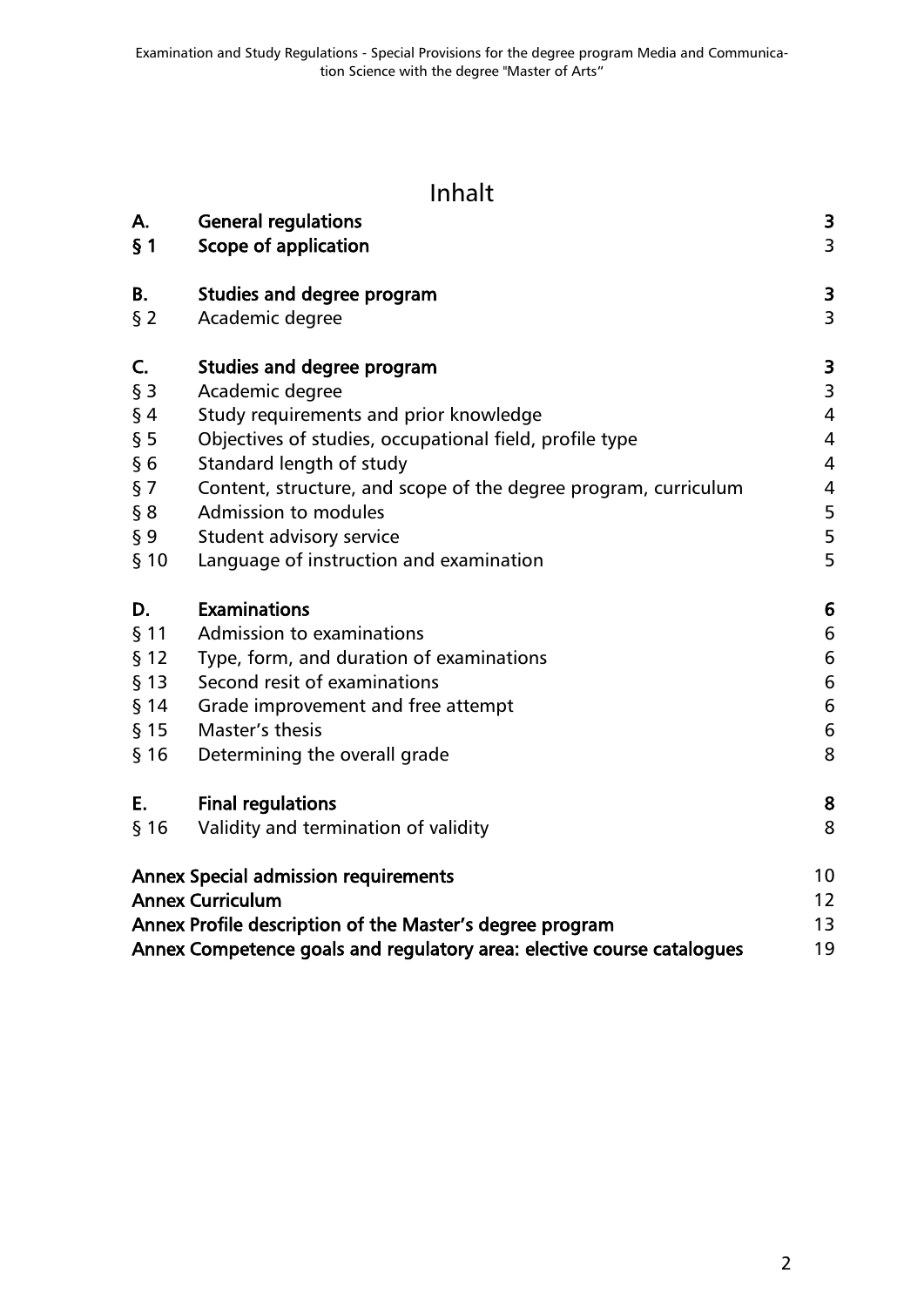## A. General regulations

## <span id="page-2-1"></span><span id="page-2-0"></span>§ 1 Scope of application

(1) The Examination and Study Regulations - Special Provisions - for the degree program Media and Communication Science with the degree "Master of Arts" determine the contents, objective, structure and organization of the degree program as well as details of the examination procedure in the aforemen-tioned degree program on the basis of the Examination and Study Regulations - General Provisions - for degree programs with the degree "Bachelor", "Mas-ter" and "Diplom" of the University (PStO-AB), published in the University Ga-zette No. 174 / 2019 in the respective valid version. The annexes are part of these regulations.

(2) All references to persons and positions shall apply in the same way irrespective of gender.

#### B. Studies and degree program

### <span id="page-2-3"></span><span id="page-2-2"></span>§ 2 Academic degree

(1) The Examination and Study Regulations - Special Provisions - for the degree program Media and Communication Science with the degree "Master of Arts" determine the contents, objective, structure and organization of the degree program as well as details of the examination procedure in the aforementioned degree program on the basis of the Examination and Study Regulations - General Provisions - for degree programs with the degree "Bachelor", "Master" and "Diplom" of the University (PStO-AB), published in the University Gazette No. 174 / 2019 in the respective valid version. The annexes are part of these regulations.

(2)All references to persons and positions shall apply in the same way irrespective of gender.

### C. Studies and degree program

#### <span id="page-2-5"></span><span id="page-2-4"></span>§ 3 Academic degree

The university, upon the proposal of the Department of Economic Sciences and Media, awards students who successfully complete this Master's program the academic degree

#### "Master of Arts"

as further professionally qualifying academic degree.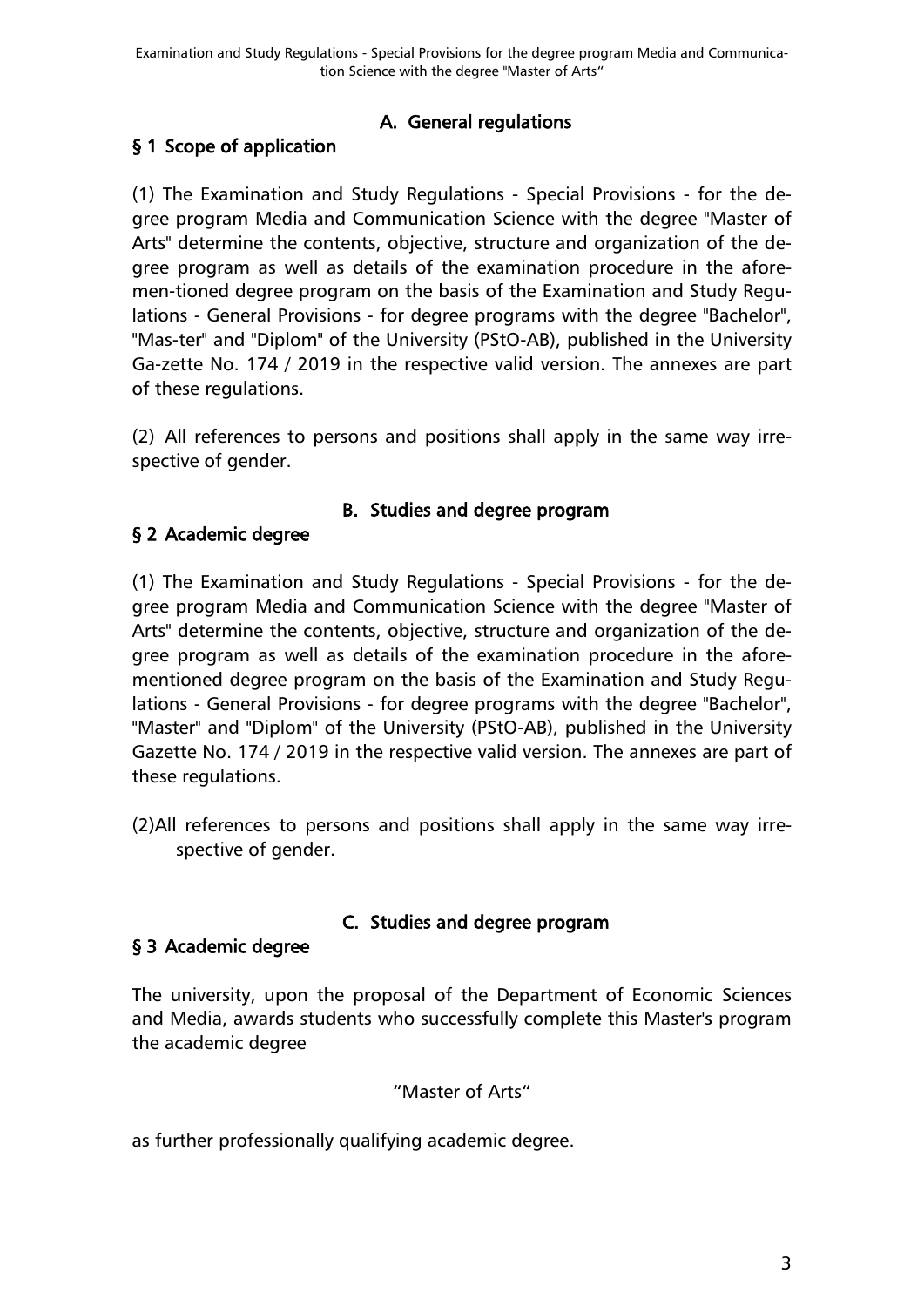### <span id="page-3-0"></span>§ 4 Study requirements and prior knowledge

In addition to the general admission requirements for admission to a Master's degree program according to the Thuringian Higher Education Act, the further admission requirements for this degree program shall apply as specified in the annex "Special Admission Requirements".

### <span id="page-3-1"></span>§ 5 Objectives of studies, occupational field, profile type

(1) The study program aims at a research-oriented deepening of the technical and methodological competence in the field of communication science already gained in a university degree program and, if applicable, in a professional practice.

(2) The qualification goals and the content-related focal points of the degree program as well as the demand for graduates on the labour market are specified in detail in the annex "Profile Description".

(3) The degree program is consecutive with a profile of "research-oriented" according to § 4 Thüringer Studienakkreditierungsverordnung (ThürStAkkrVO, ordinance on accreditation of degree programs".

## <span id="page-3-2"></span>§ 6 Standard length of study

According to § 52 ThürHG, the standard length of study is four semesters. The degree program begins in the winter semester.

### <span id="page-3-3"></span>§ 7 Content, structure, and scope of the degree program, curriculum

(1) The curriculum (Annex) outlines the content as well as the structure of the studies in such a way that the degree program can be completed with all final examinations and the Master's thesis (§ 14) within the standard length of study according to § 5.

(2) The program covers a total of 120 credit points (LP/ECTS).

(3) In addition to the subject-specific modules, students are also recommended to attend the optional classes offered by the university exceeding the curriculum's requirements.

(4) Self-study is essential for gaining specialized knowledge and for the deepening and broadening of the contents presented in the lectures and classes.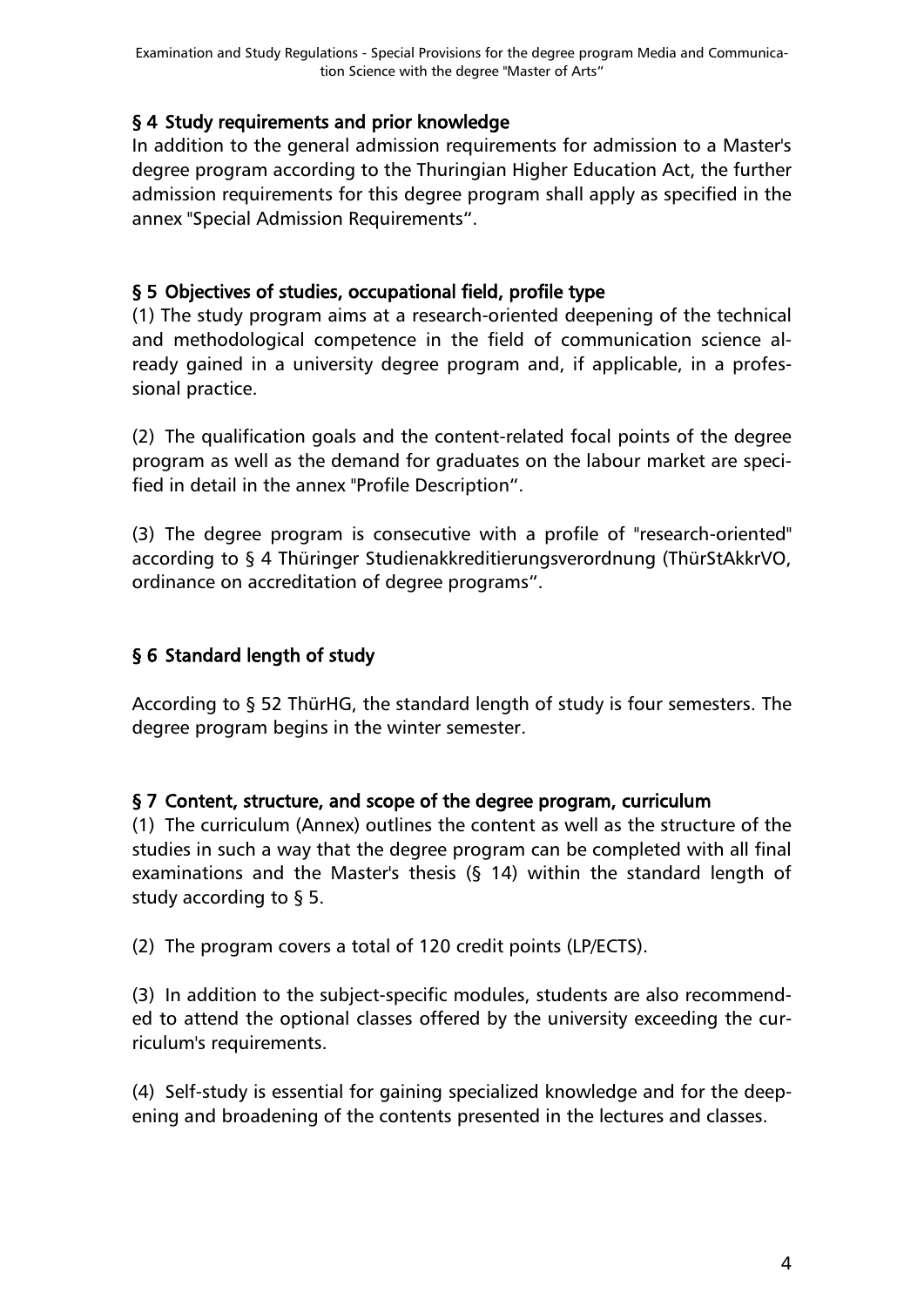(5) Students aiming for the academic degree within the framework of a double degree program based on a cooperation agreement with a partner university shall, unlike the curriculum described in the annex, complete classes at the partner university in accordance with the provisions of the respective cooperation agreement and its amendments.

(6) According to  $\S$  3 para. 7 PStO-AB, the corresponding regulations are defined in the annex "Competence goals and regulations for the course catalogues".

(7) If the student intends to complete classes and examinations during a stay abroad ('semester abroad'), an individual study agreement must be signed for this purpose. In terms of the recognition of examinations and academic achievements abroad, § 26 PStO-AB shall apply.

(8) Students shall be invited to participate in the university's self-governing bodies, including the student body.

### <span id="page-4-0"></span>§ 8 Admission to modules

There are no special requirements for admission to modules.

## <span id="page-4-1"></span>§ 9 Student advisory service

The Department of Economic Sciences and Media appoints a study advisor who also acts as a mentor. Individual study counselling on organizational and examination-related issues is provided by the study advisor and the Education Office / Examination Office of the Department of Economic Sciences and Media.

### <span id="page-4-2"></span>§ 10 Language of instruction and examination

(1) English is the language of instruction and examinations in the degree program Media and Communication Science. Individual modules can also be offered in German. The language of the examination corresponds to the language of the course. The module officer determines the specific language of instruction and examination for the respective module in the module description in accordance with PStO-AB sentences 1 and 2 as well as § 3 paragraph 9 sentences 1 to 3.

(2) Für Studierende, die den akademischen Grad im Rahmen eines Doppelabschlussprogramms (Double Degree) auf der Grundlage einer Kooperationsvereinbarung mit einer Partnerhochschule anstreben (§ 9 PStO-AB), finden die Lehrveranstaltungen und Abschlussleistungen an der Partnerhochschule in der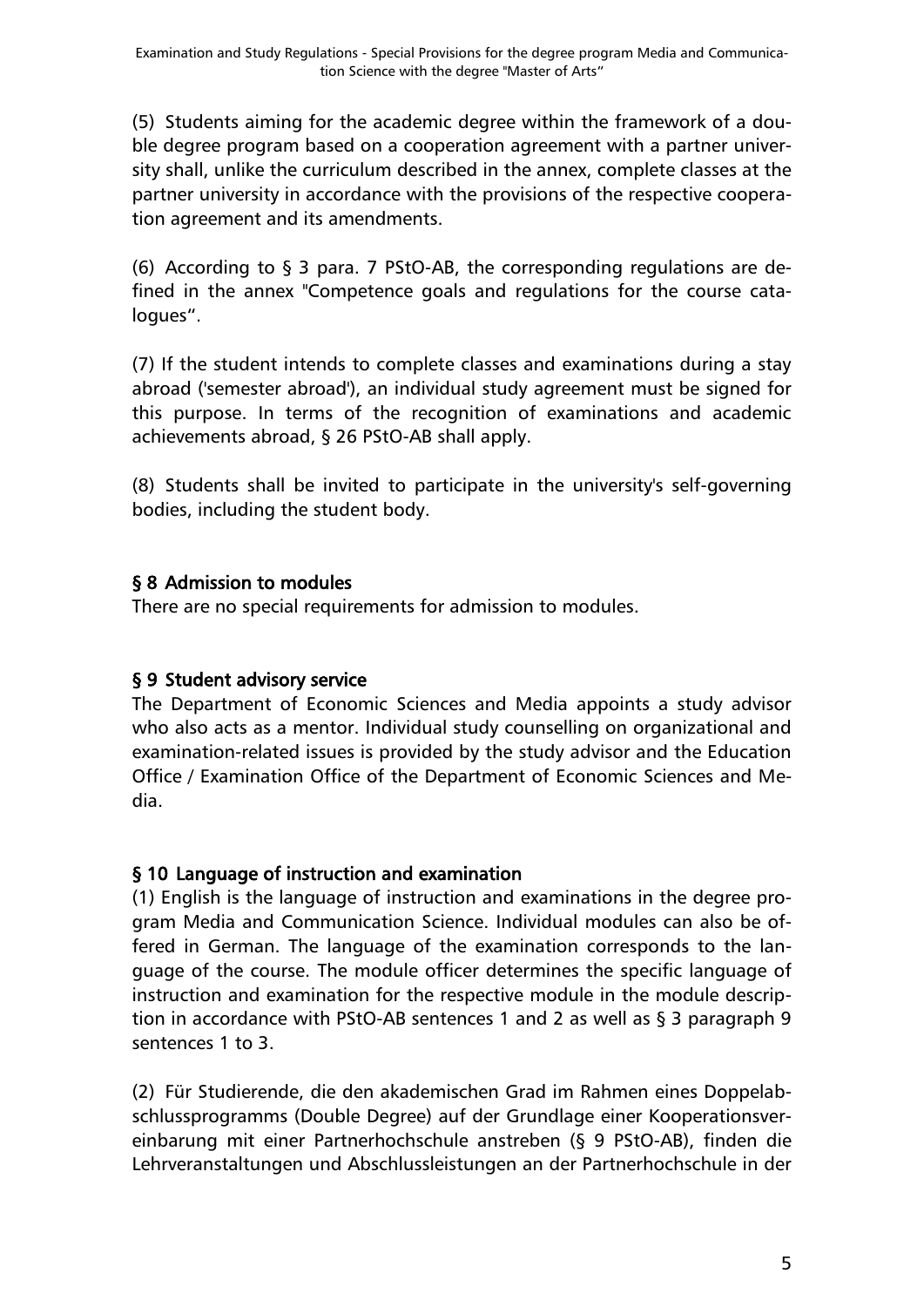dort üblichen Lehr- und Prüfungssprache statt. Für die Masterarbeit gelten die Bestimmungen der Kooperationsvereinbarung und deren Ergänzungsvereinbarungen.

### D. Examinations

### <span id="page-5-1"></span><span id="page-5-0"></span>§ 11 Admission to examinations

There are no program-specific requirements for admission to final examinations.

### <span id="page-5-2"></span>§ 12 Type, form, and duration of examinations

The type of examination to be taken (§ 10, para. 1 PStO-AB) is specified in the curriculum. The form and duration of the examination/academic achievements shall be determined by the module officer in the module description (§ 11 paragraphs 1 to 7 PStO- AB).

### <span id="page-5-3"></span>§ 13 Second resit of examinations

According to § 19 para. 1 PStO-AB, six graded examinations can be repeated a second time.

### <span id="page-5-4"></span>§ 14 Grade improvement and free attempt

(1) According to § 21, para. 1 PStO-AB, an examination that has not been passed for the first time is deemed not to have been taken upon application if it was taken for the first time before or at the time of the semester recommended in the curriculum (free attempt, Freiversuch). To claim free attempts, § 21 para. 1 PStO-AB applies.

(2) For grade improvement, § 21 paragraph 2 PStO-AB applies.

(3) According to § 21, para. 3 PStO-AB, four free attempts and grade improvements (total number of attempts) can be claimed.

### <span id="page-5-5"></span>§ 15 Master's thesis

(1) According to § 24 PStO-AB, the Master's thesis is a final examination in the fourth semester. It consists of a written scientific assignment and a colloquium (§ 24 paragraph 1 PStO-A) and covers a workload of 25 credit points.

(2) The written academic assignment (thesis) must be completed within a period of six months.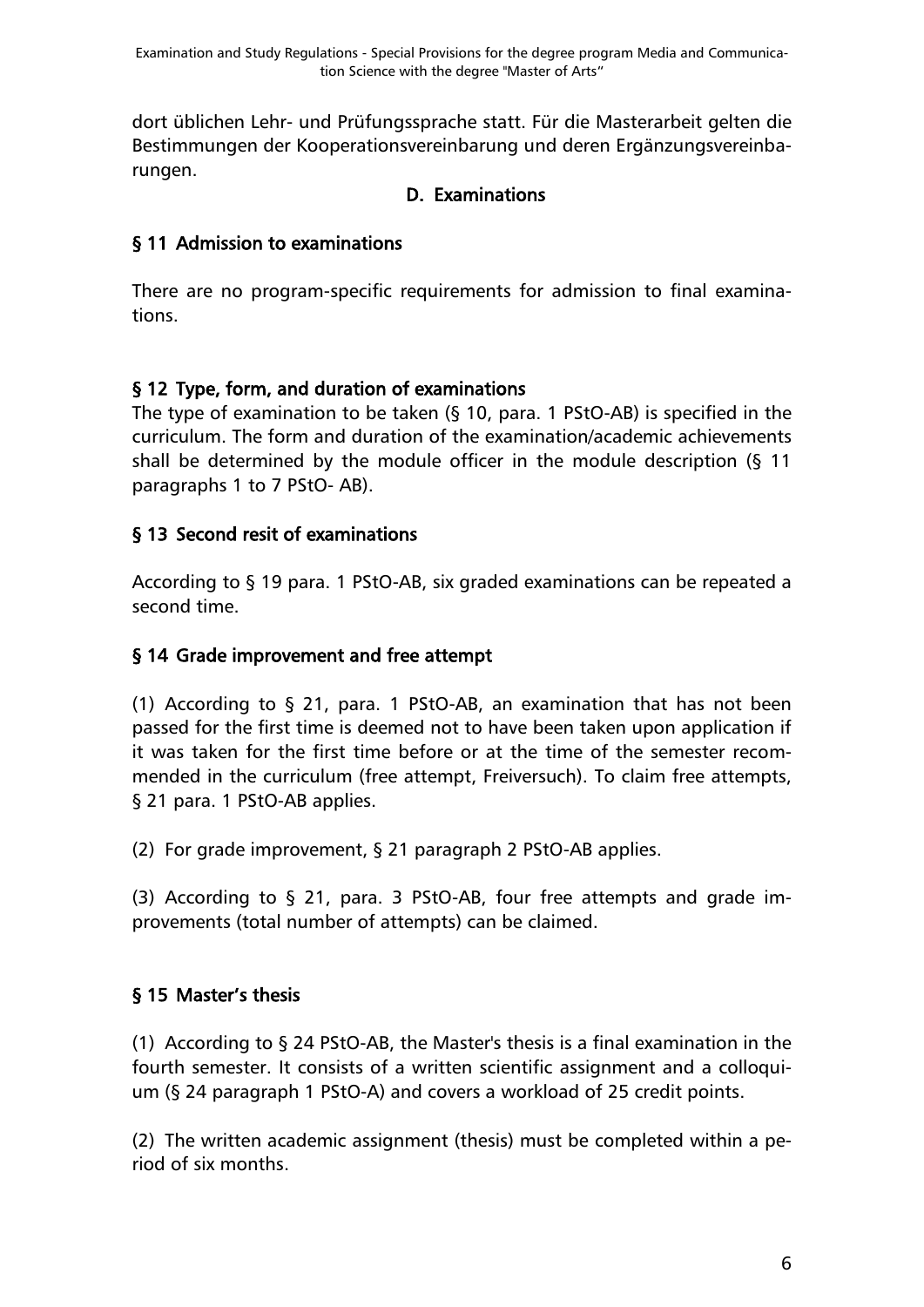(3) The colloquium consists of a talk of no more than fifteen minutes in which the students present the results of their written scientific assignments, followed by a discussion of about fifteen minutes. It usually takes place no later than six weeks after the submission of the theses. Students will only be admitted to the colloquium if they have completed all other examinations and coursework listed in the curriculum.

(4) As a rule, the topic of the thesis is issued at the end of the third semester. Prerequisite for admission to the thesis is that at least 50 credit points (ECTS) of the credit points required according to the curriculum have been achieved.

(5) The topic and supervision for the Master's thesis are always the responsibility of the respective supervising university teacher, who must be a professor, a junior professor or a habilitated staff member of the Department of Economic Sciences and Media or of a group whose modules are included in the curriculum.

(6) According to  $\S$  25 para. 2 and  $\S$  33 para. 1 PStO-AB, the supervising professor is entitled to suggest examiners.

(7) The grade for the thesis is calculated as the arithmetic mean of the grades of the available individual grades by the examiners. If it is necessary according to § 25 para. 3 PStO-AB that the thesis is graded by more than two examiners and if the arithmetic mean is more than 4.0 and less than 4.5, the final grade is 4.0.

(8) Two examiners shall grade the colloquium. One of the examiners shall be the supervisor of the master thesis.

(9) The final grade of the Master's thesis shall be made up of  $2/3$  of the grade of the written scientific assignment and 1 / 3 of the grade of the colloquium.

(10) Should the student intend to write the Master's thesis in cooperation with companies or authorities, he or she must add the following to the application for admission:

- 1. the approval of the institution or the field of expertise requested, specifying a specialist supervisor with details of his or her qualifications,
- 2. a brief description of the task and content,
- 3. a declaration by the supervising university professor.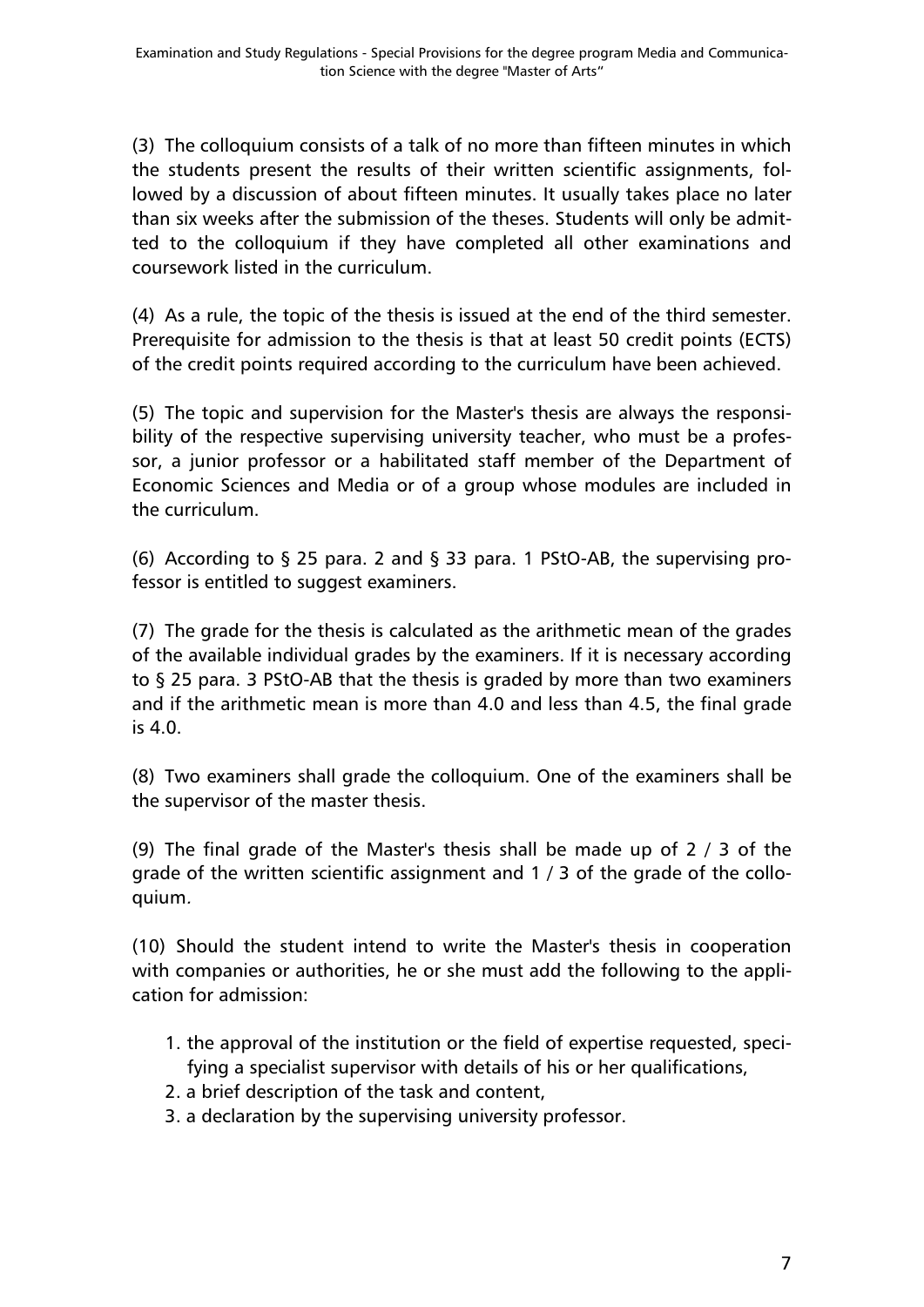(11) Should students intend to carry out the Master's thesis in the form of a group assignment, they must enclose the following with their application for admission:

- 1. a brief description of the task and content,
- 2. a description of how the requirements of paragraph 4 are met by each student and how the contributions of the individual students are clearly distinguishable and thus available for grading,
- 3. the declaration by the supervising university professor.

For the grading according to § 25 PStO-AB of a Master's thesis submitted as a group thesis, the individual contribution of each group member must be indicated by document sections, page numbers or other clearly distinguishable criteria. The requirements for the partial performances of the group members within the framework of the group thesis must correspond to the requirements related to effort and quality for an individual thesis.

(12) Within the framework of double degree programs, provisions differing from the above may be specified in the cooperation agreements and their supplementary agreements in accordance with § 9 in conjunction with Annex 1 PStO-AB.

## <span id="page-7-0"></span>§ 16 Determining the overall grade

According to § 17 para. 5 sentence 2 PStO-AB, the curriculum determines the concrete weighting in case of a deviation of the regular weighting of the grades of final examinations for the overall grade. The same applies to the Master's thesis.

## E. Final regulations

## <span id="page-7-2"></span><span id="page-7-1"></span>§ 16 Validity and termination of validity

(1) These Examination and Study Regulations - Special Provisions - for the degree program Media and Communication Science with the degree "Master of Arts" shall apply from the day following their publication in the University's Official Gazette. They apply to all students enrolled as of the winter semester 2021/2022.

(2) All other examination regulations - special provisions - and study regulations for the degree program Media and Communication Science with the degree "Master of Arts" in force at the time of the entry into force of these regulations shall expire at the end of the summer semester 2024. For students who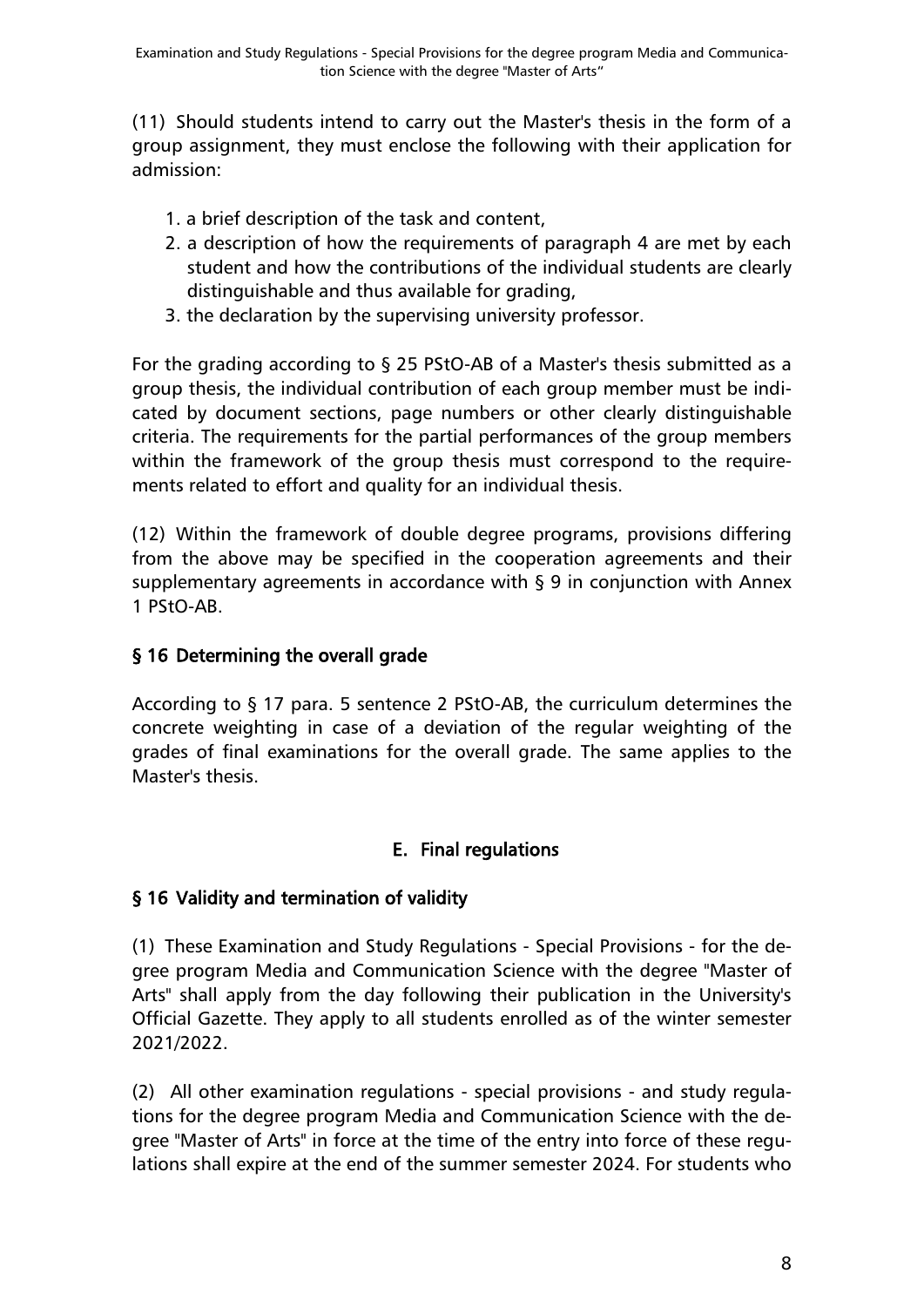have not completed their studies by the time these regulations expire, the current version of the Examination and Study Regulations - Special Provisions for the degree program Media and Communication Science with the degree "Master of Arts" shall apply from the time these regulations expire.

Ilmenau, 5 May 2021 signed by Univ.-Prof. Dr.-Ing. habil. Kai-Uwe Sattler President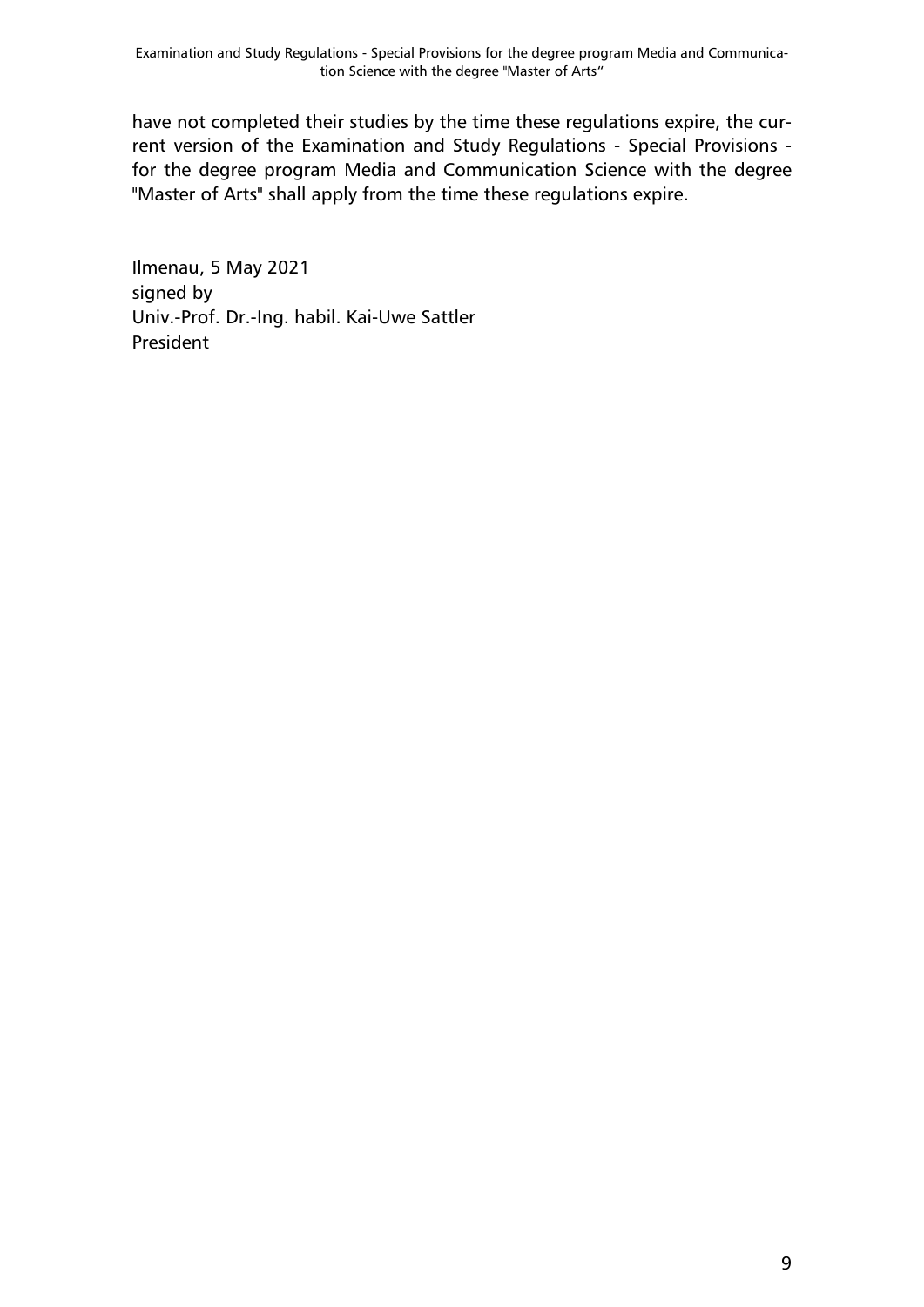#### <span id="page-9-0"></span>Annex Special admission requirements

1. Admission to the Master's degree program Media and Communication Science (MCS) with English as the language of instruction requires - in addition to the general and other admission requirements - the fulfillment of the language requirements according to paragraph 2 as well as the subjectspecific qualifications listed below, which must be verified in the Master's aptitude test according to § 4 of the Regulations on Admission to Master's Degree Programs at the University (MAZugO). The aptitude test determines whether the applicant meets the special linguistic and subject-specific requirements for the degree program Media and Communication Science.

2. The studies require the command of the English language at least on level C1 according to the Common European Framework of Reference for Languages (CEFR). In addition to the corresponding language certificates of the CEFR / CEFR, the language level can also be proven by the minimum score of "good" in the module examination "Specialized Language English - Media (C1)" of the BA degree program "Applied Media and Communication Studies".

3. Subject of the aptitude test is the proof of the subject-specific qualification by means of a combination of the subject-specific qualifications named in items 4 to 6 and weighted based on scores.

4. The aptitude test in the sense of  $\S$  67 para. 1 sentence 1 number 4 ThürHG is assessed in terms of professional relevance with up to 70 points based on the following criteria:

- a. Reference to the content of communication science, in particular knowledge of the function, structure and development of the media system and digital media as well as an overview of the most important theories of communication and media science with a maximum of 20 points;
- b. Content-related to communication and media research, in particular knowledge and skills gained on the most important social science research methods with up to a maximum of 20 points;
- c. Interdisciplinarity in the composition of the curriculum as well as in subject-level approaches, in particular conveying a basic understanding of technical, economic, political and psychological processes with up to a maximum of 20 points;
- d. Reference to communication and media practice in terms of content, in particular skills for planning, designing, and evaluating different media products in line with the target group, media, and market, especially in the field of radio and television as well as in the multimedia, online and mobile areas as part of internships with up to a maximum of ten points.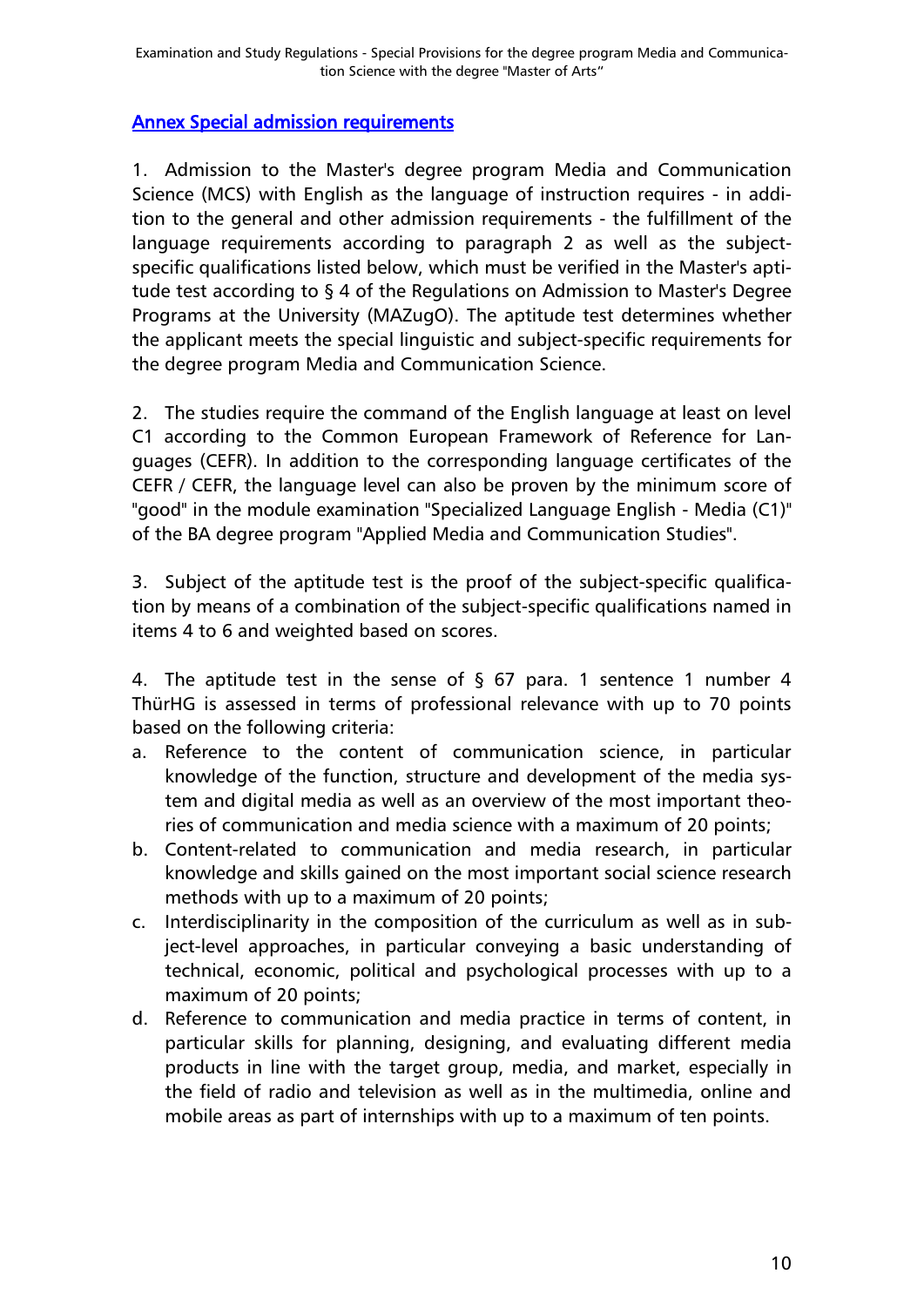- 5. In addition, the level of qualification is assessed according to the final grade of the degree program:
- a) very good  $=$  30 points
- b) good  $=$  20 points
- c) satisfactory  $=$  10 points

6. Furthermore, the level of subject-specific qualification is evaluated with up to a maximum of 40 points based on the following competencies:

- a) Competencies and skills in communication and media research as referred to in item 4, para. 2, based on proven qualified professional experience of up to a maximum of five points;
- b) Determination of skills and abilities gained in communication and media practice in accordance with item 4, para. 4, based on proven qualified professional activities with a maximum of 15 points;
- c) Readiness and motivation for interdisciplinary research based on the letter of motivation with five points;
- d) Determination of international experience based on proven stays abroad (internships, study visits, professional activities), considering the type and duration with up to a maximum of 15 points.

7. In addition to the further provisions below, the proof of at least 40 points from the assessment according to number 4 is required as a basic prerequisite for admission to the Master's program MCS. When the applicant achieves, based on the file according to the assessments under points 4 to 6,

- a) a total score of 80 points or more, the aptitude test shall be assessed as "Special admission requirements met".
- b) a total score of less than 80, but at least 65 points, the applicant's suitability will be determined by a 30-minute interview to identify whether he or she has got any professional qualifications that have not yet been proven, and if so, the applicant will be assessed with up to 15 points. If the applicant continues to fail to achieve a total score of 80 points after the interview, the suitability is to be assessed as "Special admission requirements not met".
- c) a total score of less than 65 points, the suitability check is to be assessed as "Special admission requirements not available".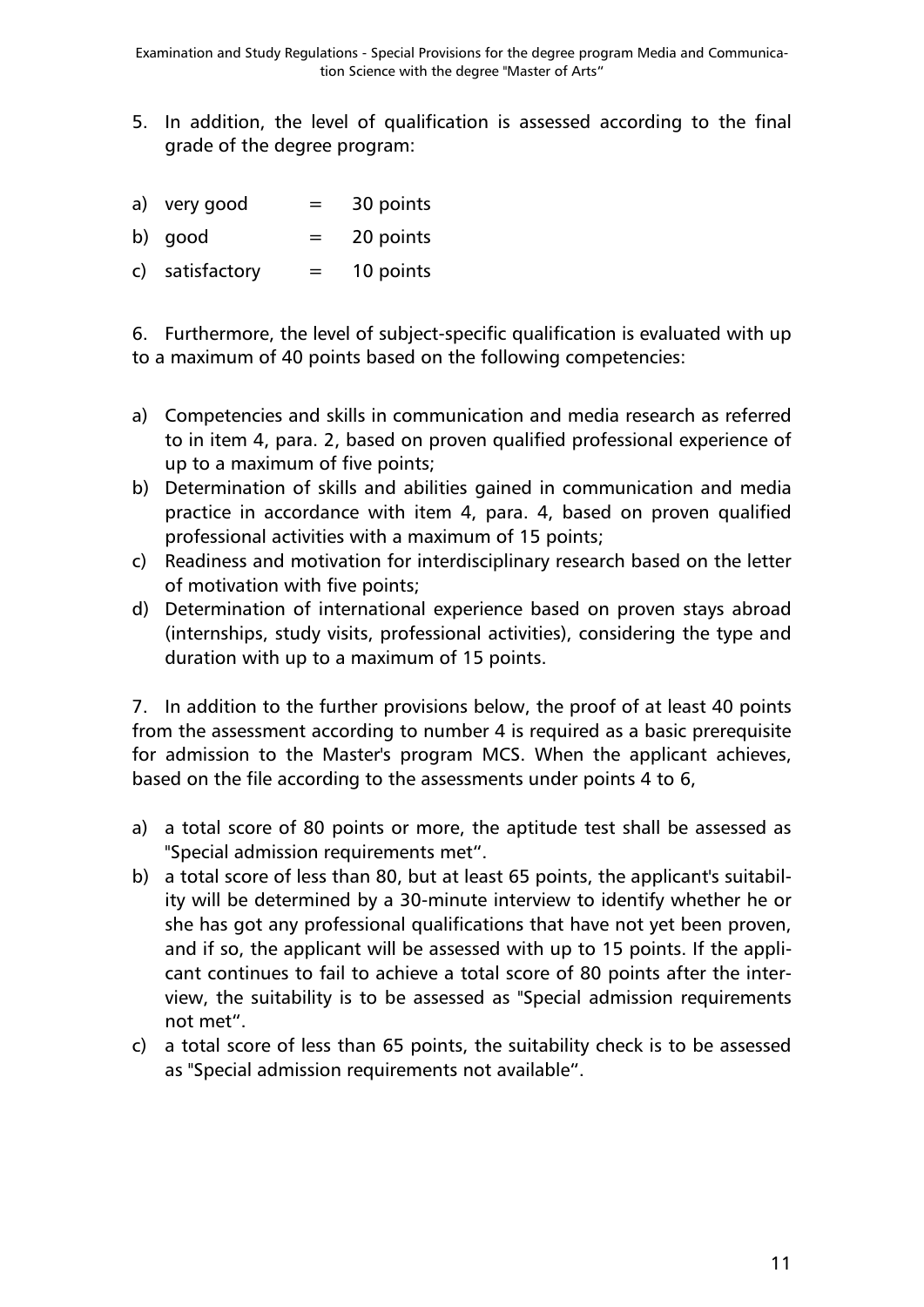Examination and Study Regulations - Special Provisions for the degree program Media and Communication Science with the degree "Master of Arts"

# <span id="page-11-0"></span>Annex Curriculum

| <b>Fields of expertise /Modules</b>                                                                                                          |                   | Module exams and pass-fail<br>certificates (Form, duration<br>and details are defined in the<br>module catalogues) | Semester |                |                |                |             |       |
|----------------------------------------------------------------------------------------------------------------------------------------------|-------------------|--------------------------------------------------------------------------------------------------------------------|----------|----------------|----------------|----------------|-------------|-------|
|                                                                                                                                              |                   |                                                                                                                    | 1st      | 2nd            | 3rd            | 4th            | Total       | Weigh |
|                                                                                                                                              |                   |                                                                                                                    | WS       | SS             | WS             | SS             | Cred<br>its | ting  |
|                                                                                                                                              |                   |                                                                                                                    | Credits  | <b>Credits</b> | <b>Credits</b> | <b>Credits</b> |             |       |
| Theories, Methods and Technologies in Communication and Media                                                                                |                   |                                                                                                                    |          |                |                |                | 25          |       |
| Academic Skills in Communication Science                                                                                                     | P                 | <b>MPL</b>                                                                                                         | 5        |                |                |                | 5           | 5     |
| Qualitative and Quantitative Methods                                                                                                         |                   | MPL                                                                                                                | 5        |                |                |                | 5           | 5     |
|                                                                                                                                              |                   | MPL                                                                                                                | 5        |                |                |                | 5           | 5     |
| Data Analysis: Methods in Empirical Communication Research                                                                                   |                   |                                                                                                                    |          |                |                |                |             |       |
| Media Management and Communication Theories                                                                                                  | P                 | MPL                                                                                                                | 5        |                |                |                | 5           | 5     |
| Intercultural Communication                                                                                                                  | P                 | MPL                                                                                                                | 5        |                |                |                | 5           | 5     |
| <b>Empirical Research in Communication and Media</b>                                                                                         |                   |                                                                                                                    |          |                |                |                | 30          |       |
| Catalogue of Electives Research in Communication and Media<br>(Students choose 2 two-semester research modules with 15 ECTS each)            | P                 | <b>MPL</b>                                                                                                         |          | 15             | 15             |                | 30          | 30    |
| <b>Specialization and Vocational Training</b>                                                                                                |                   |                                                                                                                    |          |                |                |                | 35          |       |
| Catalogue of Electives Specialization in Communication and Media<br>(Students choose 5 one-semester specialization modules with 5 ECTS each) | P                 | MPL                                                                                                                | 5        | 10             | 10             |                | 25          | 25    |
| Catalogue of Electives Applied Communication<br>(Students choose 2 one-semester applied modules with 5 ECTS each)                            | P                 | <b>MPL</b>                                                                                                         |          | 5              | 5              |                | 10          | 10    |
| <b>Final Thesis</b>                                                                                                                          |                   |                                                                                                                    |          |                |                |                | 30          |       |
| Exposé and Master Preparation Seminar                                                                                                        | P                 | MSL                                                                                                                |          |                |                | 5              | 5           |       |
| Master Thesis and Colloquium                                                                                                                 | P                 | MPL                                                                                                                |          |                |                | 25             | 25          | 30    |
| <b>Total Credits</b>                                                                                                                         |                   |                                                                                                                    | 30       | 30             | 30             | 30             | 120         |       |
|                                                                                                                                              |                   |                                                                                                                    |          |                |                |                |             |       |
| Key                                                                                                                                          |                   |                                                                                                                    |          |                |                |                |             |       |
|                                                                                                                                              |                   |                                                                                                                    |          |                |                |                |             |       |
|                                                                                                                                              | <b>MPL</b><br>MSL | <b>Module Examination</b><br>Module Academic Achievement                                                           |          |                |                |                |             |       |
|                                                                                                                                              | PL                | Examination                                                                                                        |          |                |                |                |             |       |
|                                                                                                                                              | <b>SL</b>         | Academic Achievement                                                                                               |          |                |                |                |             |       |
|                                                                                                                                              | SWS               | Weekly Hours per Semester                                                                                          |          |                |                |                |             |       |
|                                                                                                                                              | v                 | Lecture                                                                                                            |          |                |                |                |             |       |
|                                                                                                                                              | Ü                 | Tutorial                                                                                                           |          |                |                |                |             |       |
|                                                                                                                                              | P                 | Internship                                                                                                         |          |                |                |                |             |       |
|                                                                                                                                              | s                 | written                                                                                                            |          |                |                |                |             |       |
|                                                                                                                                              | m<br>la.          | oral                                                                                                               |          |                |                |                |             |       |
|                                                                                                                                              | p                 | alternatively during semester<br>practical                                                                         |          |                |                |                |             |       |
|                                                                                                                                              | e                 | electronic                                                                                                         |          |                |                |                |             |       |
|                                                                                                                                              | k                 | Colloquium                                                                                                         |          |                |                |                |             |       |
|                                                                                                                                              | <b>P</b>          | Compulsory Module                                                                                                  |          |                |                |                |             |       |
|                                                                                                                                              | W                 | Optional module                                                                                                    |          |                |                |                |             |       |
|                                                                                                                                              | IP                | <b>International Program</b>                                                                                       |          |                |                |                |             |       |
|                                                                                                                                              |                   | Module extends over the marked Semesters                                                                           |          |                |                |                |             |       |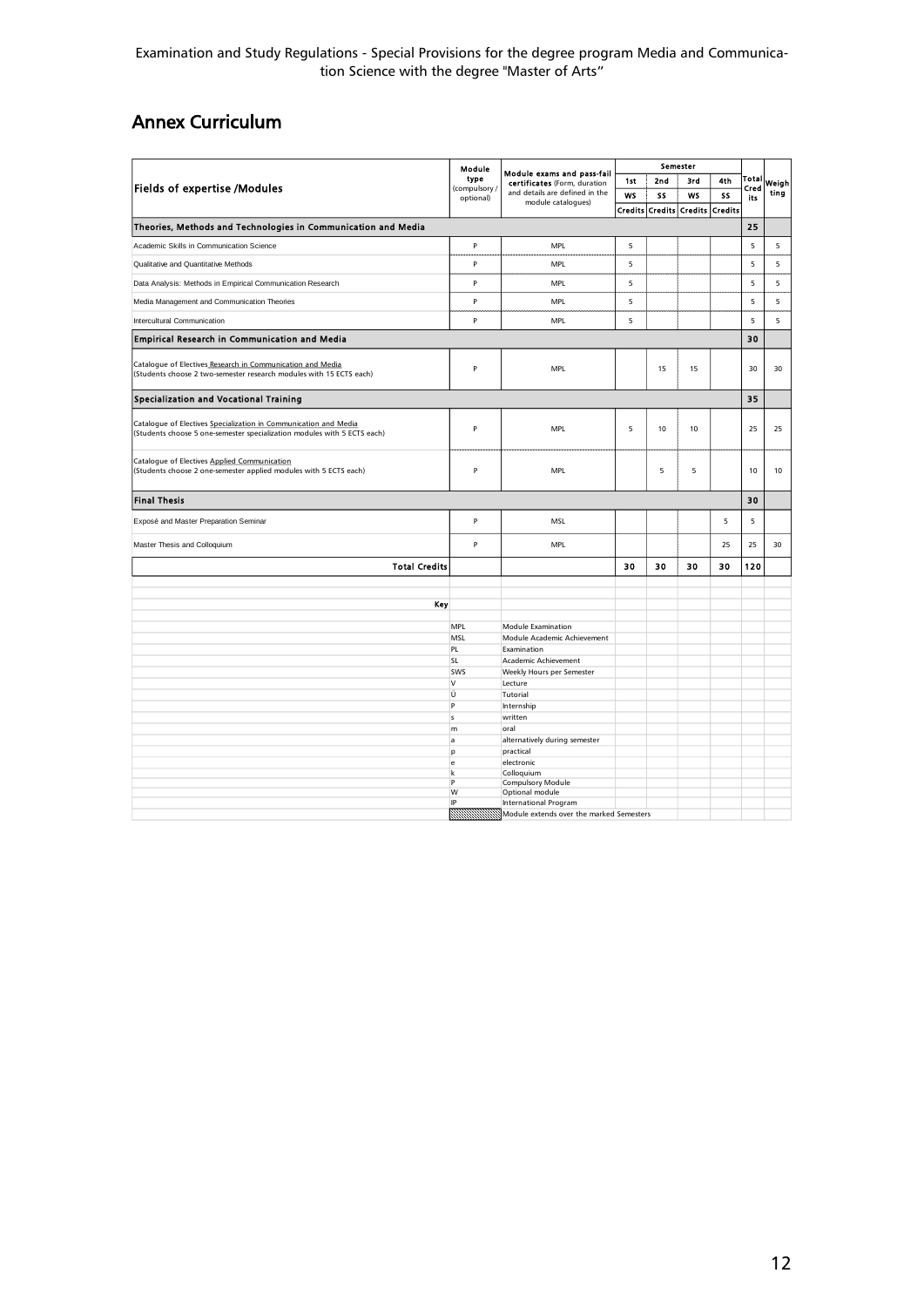### <span id="page-12-0"></span>Annex Profile description of the Master's degree program

#### 1. Qualification goals of the Master's degree program MCS

The consecutive master's degree program "Media and Communication Science" (hereinafter MCS) is a research-oriented, communication science degree program. It is a continuation of the Bachelor's degree in Applied Media and Communication Science (AMW) deepening and expanding the knowledge and skills already gained. It enables students who completed an appropriate BA degree at other national and international universities to enrol in a program that combines communication science with media business and media technology (Ilmenau three-pillar model). Training and studies also take place in cooperation with media companies and other organizations in the communications field, including international partners.

In addition, the MCS master's program has a distinct international orientation and English is the language of instruction. As this Master's program in English has attracted an international student body since its launch, international perspectives on media development can be discussed first-hand in the classes, international media offers and communication strategies can be analysed, and English-language content can be produced.

The aim of the program is to provide Master's students with sound theoretical, methodological and application-oriented knowledge in the field of media and communication studies, focusing on public communication and digital media in the national as well as international media industry. Thus, students are prepared for subsequent PhD studies as well as for communication and media professions in responsible and leading positions in national and international fields. Thus, the completion of the MCS Master's program represents a further university degree that qualifies students for a profession and provides them with competencies that are relevant to the labour market.

The graduates of the Master's program MCS acquire the following competences in detail:

#### Knowledge and understanding

Graduates have demonstrated knowledge and understanding based on the undergraduate level and substantially deepened or extended it. They can understand and interpret media and communication science issues in their relation to (media) technical, (media) economic and (media) legal aspects.

Graduates acquire a broad, detailed, and reflective understanding of state-ofthe-art research in empirical media and communication science. Their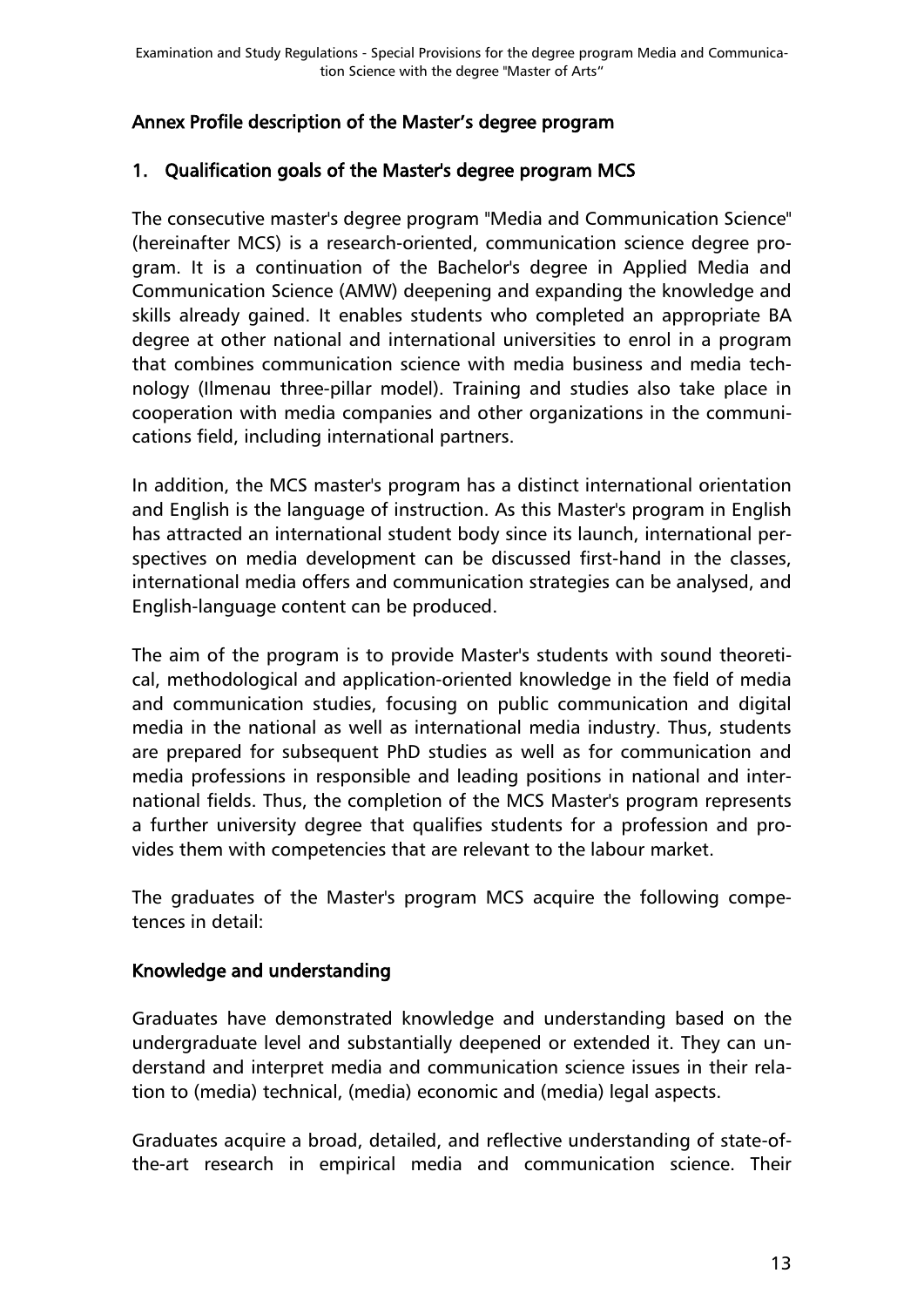knowledge and understanding provides the basis for the research-oriented development and application of their own ideas.

Graduates are competent in evaluating the correctness of scientific and practice-related statements. With the help of these considerations, they solve practice-relevant and scientific problems in the field of (digital, public) communication in a global media scene.

### Use, application, and creation of knowledge

Graduates can apply their knowledge and understanding (see previous section) as well as their problem-solving skills also in new and unfamiliar situations that are broadly or multi-disciplinarily as well as internationally related to issues in empirical media and communication science.

Graduates:

- integrate existing and new knowledge in complex contexts, even with limited information,
- make scientifically sound decisions and critically reflect on possible consequences,
- gain new knowledge and skills independently,
- carry out application-oriented projects independently.

Graduates:

- design appropriate research questions based on the current state of theory and research,
- choose precise methods of different theoretical concepts and justify these decisions,
- select research methods (sampling methods, data collection methods, data analysis methods) appropriately and according to the research questions and justify this selection with methodological, research economic and ethical criteria, etc.,
- explain research results in an appropriate manner and interpret them critically according to the respective study's restrictions.

### Communication and cooperation

Graduates:

- develop and present professional and factual solutions to problems in their field and can justify them in interaction with experts and nonspecialists with the help of theoretical and methodical arguments,
- communicate and cooperate with experts and non-specialists to solve a problem responsibly,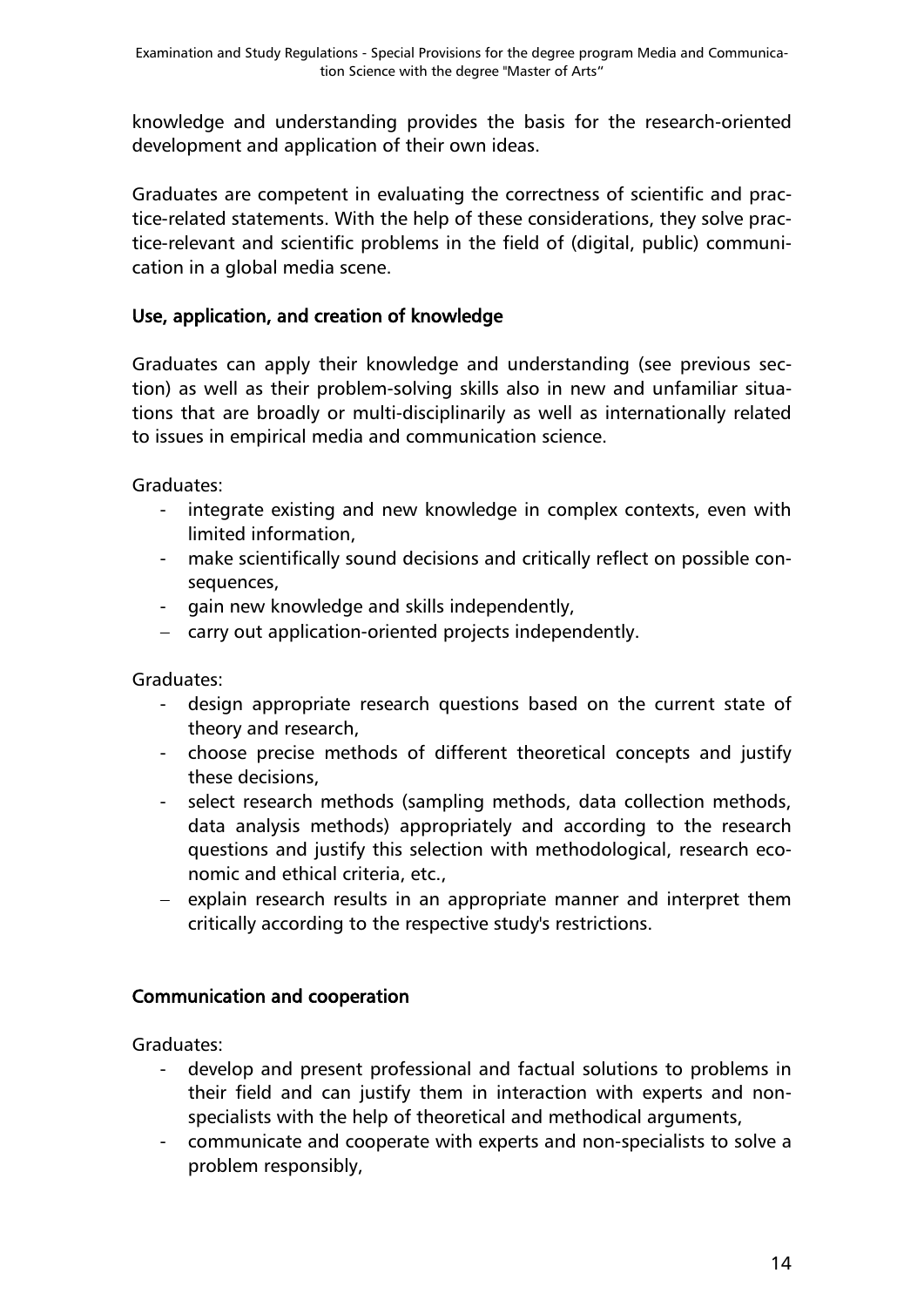- reflect and consider different points of view and interests of other participants.

### Scientific self-perception / Expertise

Graduates:

- develop a professional profile that focuses on the goals and standards of professional practice,
- justify their own professional activities with theoretical, empirical, and methodological knowledge,
- can assess their own skills, autonomously reflect on relevant design and decision-making options, and use them under professional guidance,
- recognize the framework conditions of professional practice appropriate to the situation and justify their decisions responsibly and ethically,
- critically reflect on their professional approach about societal expectations and consequences.

### 2. Main content / academic stages of the Master's program MCS

The Master's program MCS with English as the language of instruction is an international, consecutive, research-oriented degree program of three academic stages. In the first semester (first stage), students attend introductory compulsory modules to ensure that all students are equally prepared for the requirements of the program, based on their respective Bachelor's degree. In the second and third semesters (second stage), research- and practiceoriented optional modules cover a variety of topics from the fields of (digital, public) communication. In the fourth and last semester (third stage), the Master's thesis is written.

#### First semester (first academic stage)

Six compulsory modules (five credit points /ECTS/ each) are offered in the first semester. These modules are to provide the students, who start the degree program MCS with different background knowledge from other universities, with a common professional basis for the Master's level. The compulsory modules consider the research orientation of the program and deepen the necessary methodological tools of the social sciences for independent empirical-qualitative and especially empirical-quantitative research. The compulsory modules also follow the Ilmenau three-pillar model by covering media and communication science, media economics and media technology theories, methods, and findings in more detail than at the undergraduate level. In addition, the international master's program, which is taught in English, also focuses on theories of intercultural communication in an application-oriented manner: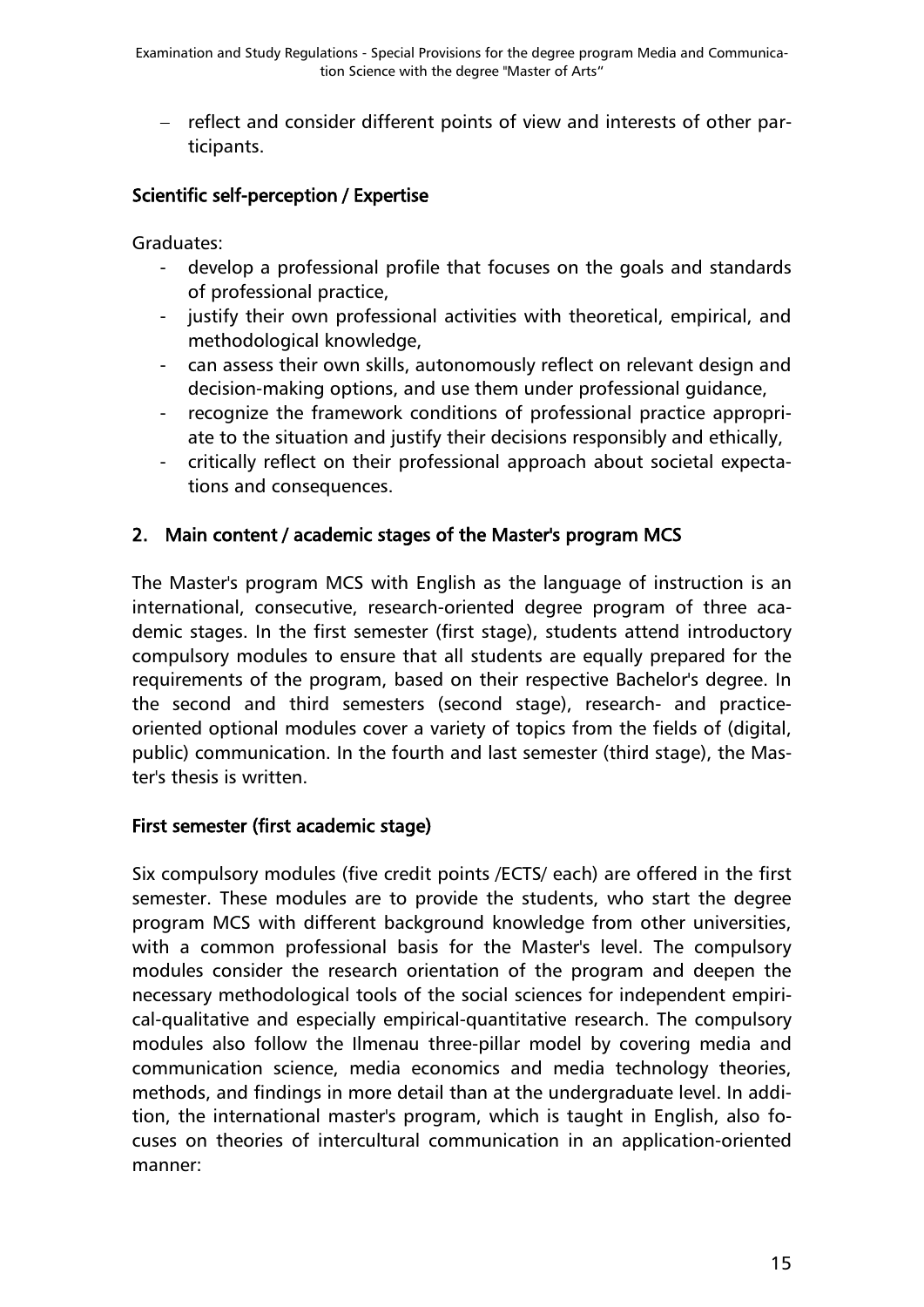- 1. Academic Skills in Communication Science (grundlegende und vertiefte Techniken empirisch-kommunikationswissenschaftlichen Arbeitens)
- 2. Qualitative and Quantitative Methods (qualitative und quantitative sozialwissenschaftliche Methoden der Untersuchungsplanung, Datenerhebung und Datenanalyse)
- 3. Data Analysis (vertiefte quantitativ-statistische Datenanalyse)
- 4. Communication and Media Theories (zentrale und aktuelle Theorien zur Analyse von öffentlicher Kommunikation und digitalen Medien)
- 5. Information and Communication Technologies (aktuelle Informations- und Kommunikationstechnologien)
- 6. Intercultural Communication (Theorie und Praxis der interkulturellen Kommunikation).

### Second and third semesters (second academic stage)

Three types of optional modules are offered in the second and third semesters: Research modules are designed for two semesters and teach how to conduct empirical studies from the beginning (creating the research question) to the end (presenting and interpreting the empirical findings). Specialization modules are designed for one semester and are dedicated to deepening the theoretical knowledge of the subject. In Applied Communication (application modules), students usually work on projects with partners in the field (e.g., local, or international media companies, agencies). For research, in-depth and application modules, a wide range of topics is available for selection, which is provided by the research activities of all subject areas at the institute and in the department.

- Research Module (two semesters, 15 credit points /ECTS): two modules are to be selected
- Specialization Module (one semester, five credit points /ECTS): four modules are to be selected
- Applied Communication (one semester, five credit points /ECTS): two modules are to be selected

### Fourth semester (third academic stage)

In the fourth and last semester, the Master's thesis has to be planned, written and submitted. The respective progress is presented in the Master's seminar (Exposé and Master Preparation Seminar: five credit points/ECTS) and after submission the Master's thesis is examined and finally defended (Master's Thesis and Defence: 25 credit points/ECTS). As a rule, an empirical study is carried out as the Master's thesis project. The introductory compulsory modules (first semester) and the subsequent research, specialization, and application mod-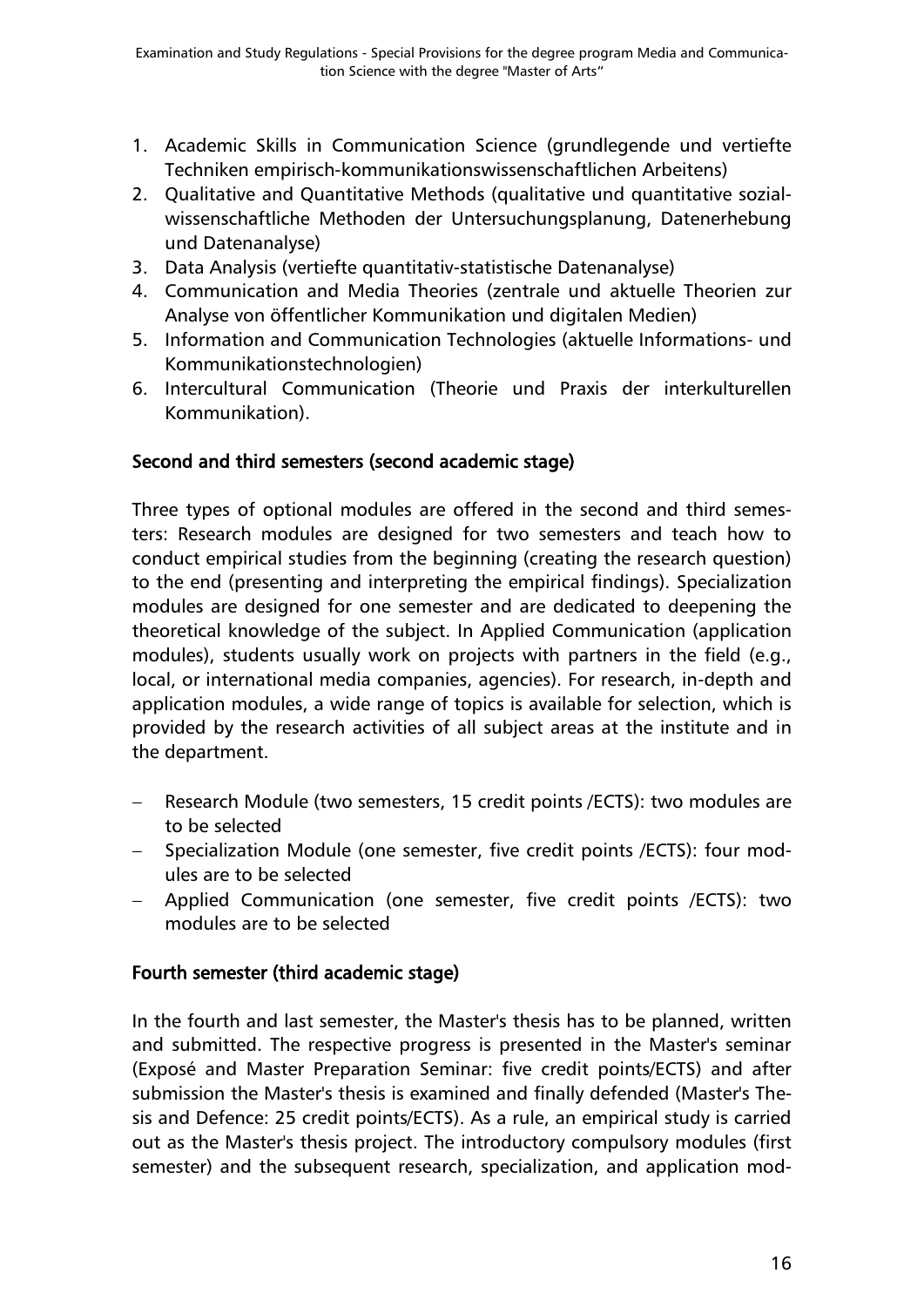ules (second and third semester) are designed to be sequential and to ensure that the qualification goals defined in section 1 can be achieved. The optional modules provide students considerable scope for specialization in accordance with their individual interests in the field of empirical media and communication sciences.

#### Internationalization, student mobility and double-degree programs

English is the language of instruction for the MCS Master's program, which attracts international students.

The second or third semester is planned as a period of mobility ("mobility window") and, if interested, can be used entirely for a semester abroad.

Students at MCS can earn two degrees by voluntarily participating in a double-degree program: a Master's degree from the university and a Master's degree from a partner university at the same time.

Cooperations with international partner universities are continually maintained and expanded to promote the internationalization of the degree program, student mobility, and double-degree program.

### 3. Demand for graduates in the economy

The demand for professionals in communications and media has been high for decades, both nationally and internationally, and will continue to grow and differentiate with the expansion of digital media in the years to come.

The MCS Master's program ideally prepares students for this international job market by combining an in-depth education in media and communication studies based on the undergraduate level with media technology and media business subjects in an integrated, interdisciplinary way, focusing on public digital communication. The degree program is very much research-oriented and enables students to solve problems independently using the methodological tools of empirical social research. At the same time, it is also professionally oriented through close practical references, company cooperation and the teaching of digital media production skills. The English-language structure and the cooperation with international students prepare students for research and other professional activities in international companies or in international teams.

The MCS Master's program prepares graduates for a wide range of media and communications professions in responsible and managerial positions, includ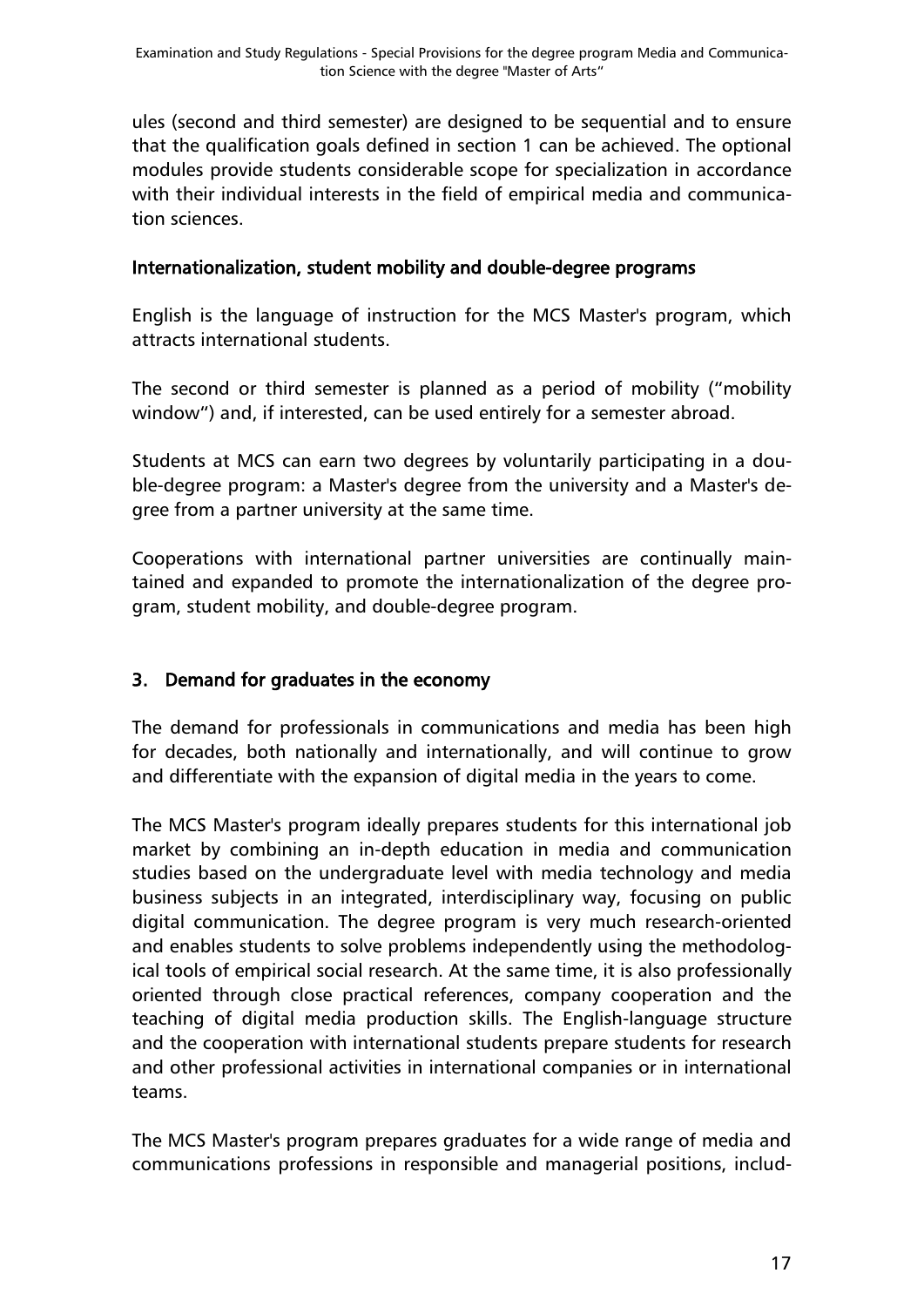ing professional fields in public and organizational communication as well as in innovative areas of media production and media management. It allows graduates to contribute expertly at the interfaces of different fields of business and to consider economic challenges as well as technical developments appropriately when solving communication problems.

Unlike undergraduates, Master's graduates are particularly well prepared for responsible and managerial positions due to their in-depth theoretical, methodological, and practical skills, their interaction with the global media landscape and their intercultural competencies. Studying in an international group, they are significantly better prepared for working in an international context than graduates of comparable degree programs at other universities.

Graduates with a Master's degree can work in a variety of professional fields, including:

- Educational and research institutions
- Consulting companies
- $-$  Event agencies
- Communication and press departments of industrial and trading companies
- Communications and press departments of political parties, associations, NGOs, and public authorities
- Market and opinion research institutes
- Media institutions and broadcasting companies
- Media production companies
- $-$  Public administrations
- $-$  PR agencies
- Press companies
- $-$  Companies in the gaming industry
- Social media companies
- Publishing houses, multimedia and music companies
- Advertising and marketing agencies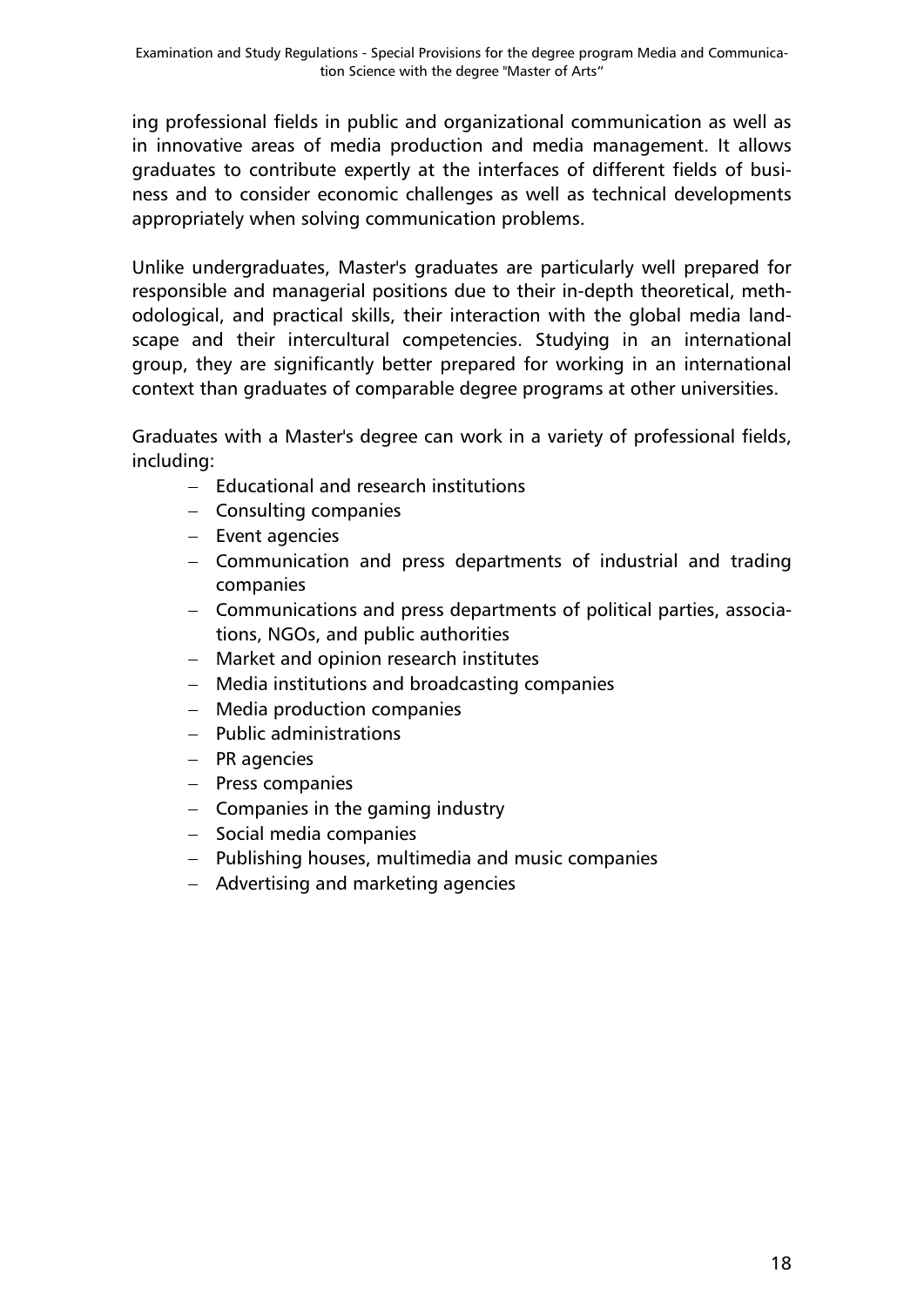#### <span id="page-18-0"></span>Annex Competence goals and regulatory area: elective course catalogues

The degree program Media and Communication Science (hereafter: MCS) with the degree "Master of Arts" includes three different elective fields.

#### 1. Elective field of (Catalogue of Electives) Research Modules: "Research in Communication and Media"

(1) The elective field "Research in Communication and Media" provides the knowledge, skills and competences for empirical research of media and communication in the research-oriented Master's program MCS. In the twosemester research modules, students work both independently and in teams on empirical projects that cover the entire social science research process: The research questions or hypotheses, the development of the theoretical framework, the design of the study, the empirical data collection, the qualitative, quantitative and / or computer-based data analysis, the interpretation of the results and their professional presentation. In terms of content, these studies address current issues in the field of communication studies. Thus, students are prepared for further research activities during their Master's theses as well as in their later professional life or in a PhD program.

(2) In "Research in Communication and Media", students may earn 30 credit points according to the curriculum (appendix) by selecting two two-semester research modules with 15 credit points each.

(3) Students are free to select modules from the currently valid course catalogue in the field of "Research in Communication and Media" depending on the number of available places.

### 2. Elective field of (Catalogue of Electives) Specialization Modules: "Specialization in Communication and Media"

(1) The elective field "Specialization in Communication and Media" provides knowledge, skills and competences on current topics and phenomena of the media landscape and public communication in the Master's program MCS. In the sense of the Ilmenau three-pillar model of communication science, not only social science but also technical and economic aspects of media and communication are covered by the specialization modules and corresponding theoretical and methodological knowledge and skills can be gained. The " Specialization in Communication and Media" elective area not only includes modules from the Department of Economic Sciences and Media, but also optional modules from other departments of the university, for example, on topics of media technology or media informatics.